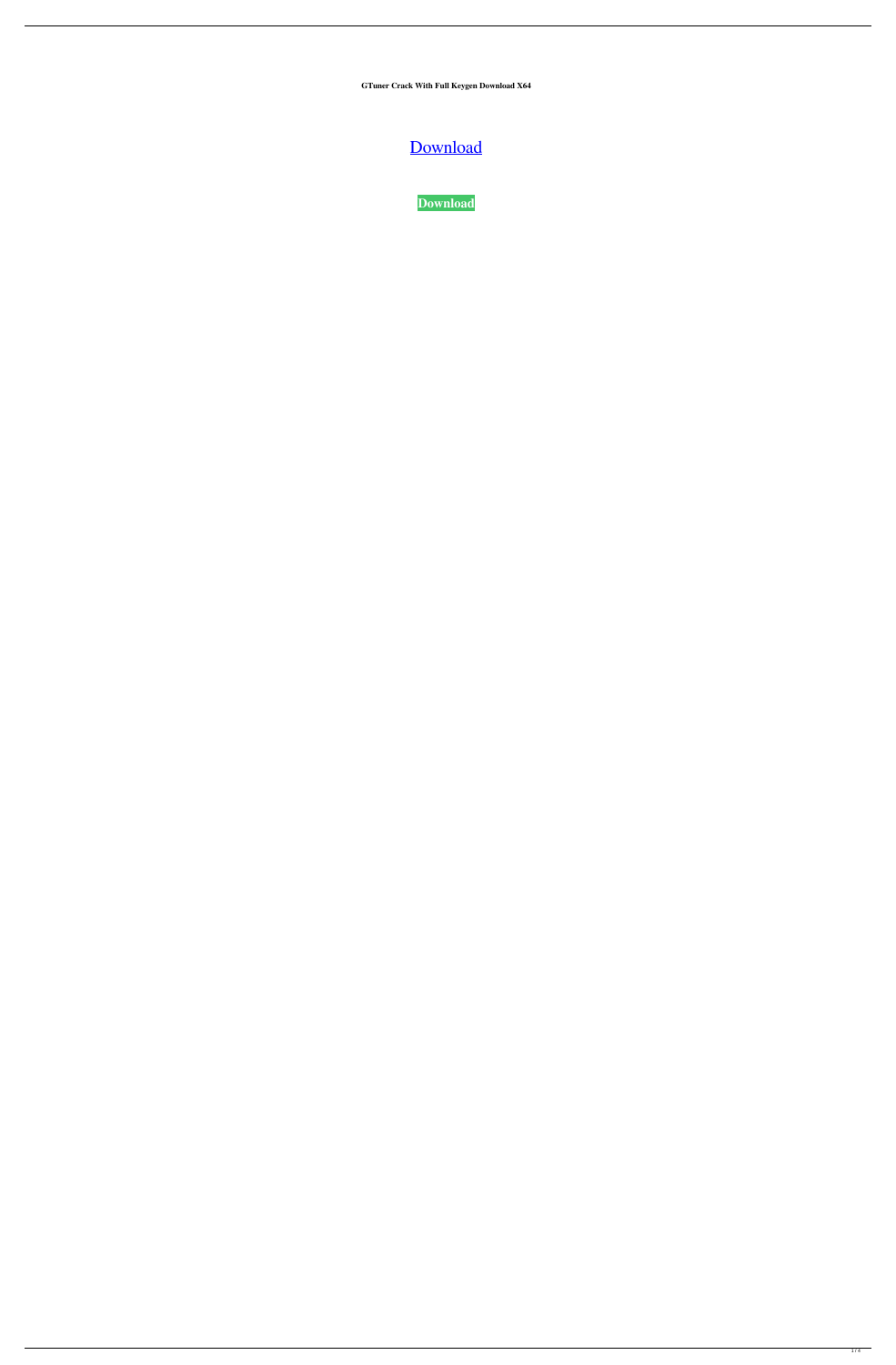## **GTuner Crack + Free (2022)**

GTuner Cracked Version is a lightweight digital tool designed to help you tune your guitar in a few simple steps. It's created to offer assistance to both beginners and experienced guitar players in any situation. User-fri and quick installation process that is overlooked by the classic wizard instance, the application is ready to be used. When run, it brings up a small window from where you can choose the string you want to tune using the b microphone and this application installed on your computer. Easily tune your guitar Each musical note that can be played on a guitar has a certain frequency and using a microphone, GTuner identifies the string you play and loose or if it needs to be tightened. To see which it is, the application provides a graphical indicator which consists of multiple bars that create the shape of a pyramid. If you play a chord and GTuner highlights the mid you're looking to simply tune your guitar in a simple and straightforward manner, then you can certainly give it a try. First things first, this is the perfect device for beginners who want to use a microphone with their g any electric guitar, acoustic or bass. The speaker is a great thing because it is free from noise and noise. Guitar strings are very important as they are the foundation of the instrument. They should be properly wound or strings, you can check the neck and bridge of the instrument. They both work together with the body of the guitar and together, they make an instrument that sounds great. Aside from these parts, a guitar also needs a good

#### **GTuner Crack+ Free**

KeyMacro is a free and efficient desktop tool for Windows 7, Vista and XP users. It's intended to record as well as loop selected keyboard keys, including... OptiPitch is a utility for making polyphonic pitch correction in created to be very user friendly and very fast, and the fact that it was developed with a focus on Win 7 is what makes it that much better. OptiPitch is more than just a pitch correction tool. In fact, it is more like a ut of the pro version. This version includes a simple tone editor to make use of all of the included sounds. From the included sounds, a piano roll sound and a synth sound are included as well as a bunch of odd synth sounds. features include pitch correction in four different ways, looping of the tone editor, an optional external metronome, and some easy preset tools. What's not included? The pro version includes a couple of extra features suc should you get? The free version is a good enough starting point for most, and for those who want to upgrade it to the full version there are various prices from \$20.00 to \$400.00. The price range is from a great starting OptiPitch. KEYMACRO, the desktop pitch correction utility, is designed to make your life much easier. It's the perfect tool if you're looking to easily tune the notes you play on your guitar or keyboard. We're currently on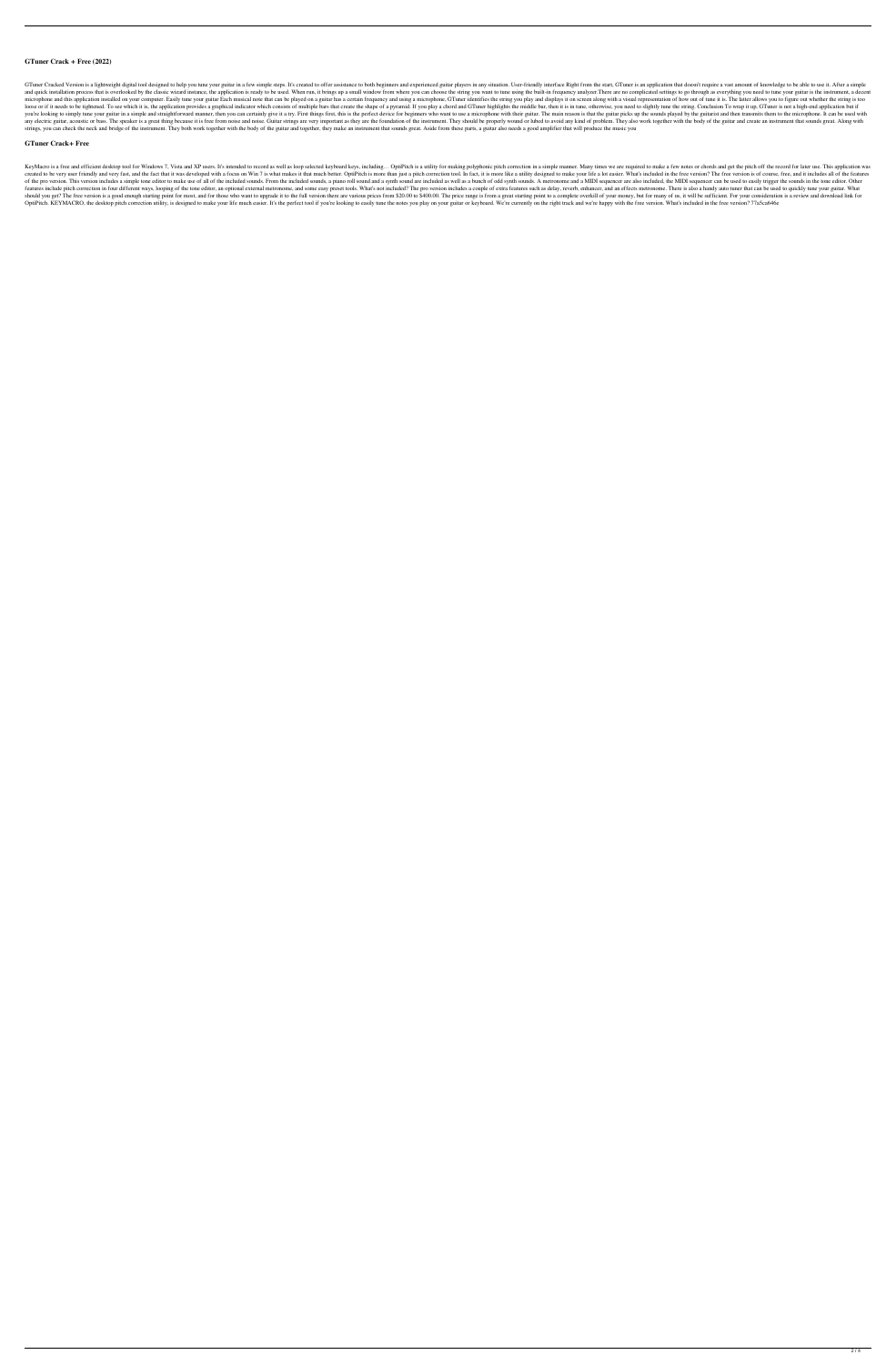### **GTuner License Key**

A light-weight tuning utility for your guitar, just a few minutes to find out the exact pitch and correct the sound of your instrument. Highlights: - Fast and simple tuning for your instrument - Support for several instrum types, such as electric, bass, acoustic, nylon, steel, steel-string, nylon-string and acoustic-electric - No prior knowledge is required - Perfect for tuning your guitar in a few simple steps - Supports the full set of gui estate for sale on this web site comes in part from the INTERNET DATA EXCHANGE Program of the Northeast Florida REALTORS® MLS. Real estate listings held by brokerage firms other than this site owner include the name of the any purpose other than to identify prospective properties consumers may be interested in purchasing. Data on this site comes in part from the Northeast Florida REALTORS® MLS. The property listing data on this website is be the fast development of automobile technology are most likely the two biggest issues facing the region and the world in the 21st century, with these two issues each posing new problems to Singapore's economy growing at 8.4 by the National University of Singapore (NUS). Singapore's economy will be the fourth-largest economy in the world by 2015, with the economic growth rate set to be lower than the current 10 per cent annual growth rate, sai growth over the next two to three years, but it is not possible to sustain that level of growth indefinitely, said a report by the International Monetary Fund (IMF). The NUS report, while lauding Singapore's achievements i

#### **What's New in the GTuner?**

GTuner is a guitar tuning application that helps you tune your guitar in a simple way. It gives you a quick and visual indication of whether the string you play is too loose or too tight. GTuner Features: Key Features: • S Gui built-in tuner with visual indicator of your guitar • Tuning aids like an easy-to-see frequency dial, tuning hammer, tuning eye, and guitar needle • 3-Band equalizer. With the built-in sound FX you can add more sound e even easier by keeping the pitch of the guitar constant. You can also change the pitch by a semitone. GTuner tuner comes with a frequency analyzer measures the frequency of the sound from your guitar to identify the pitch frequency ranges which are user-defined. The tuning eye is displayed on screen and is activated by the tuning hammer and guitar needle.Q: Data is being duplicated on button click I am trying to get the text "countdown" to \$(document).ready(function() { \$("button").click(function() { var timer = setTimeout(function() { var count = document.getElementById("countdown"); count.innerHTML = "countdown"; }, 1000); }); }); If I remove the setTimeou seems like a slightly different situation. When I try to use innerHTML on my countdown in the fiddle, I get "Uncaught TypeError: Cannot set property 'innerHTML' of null" A: The issue with the DOM operations you are doing i  $time = setTimeout(function()$